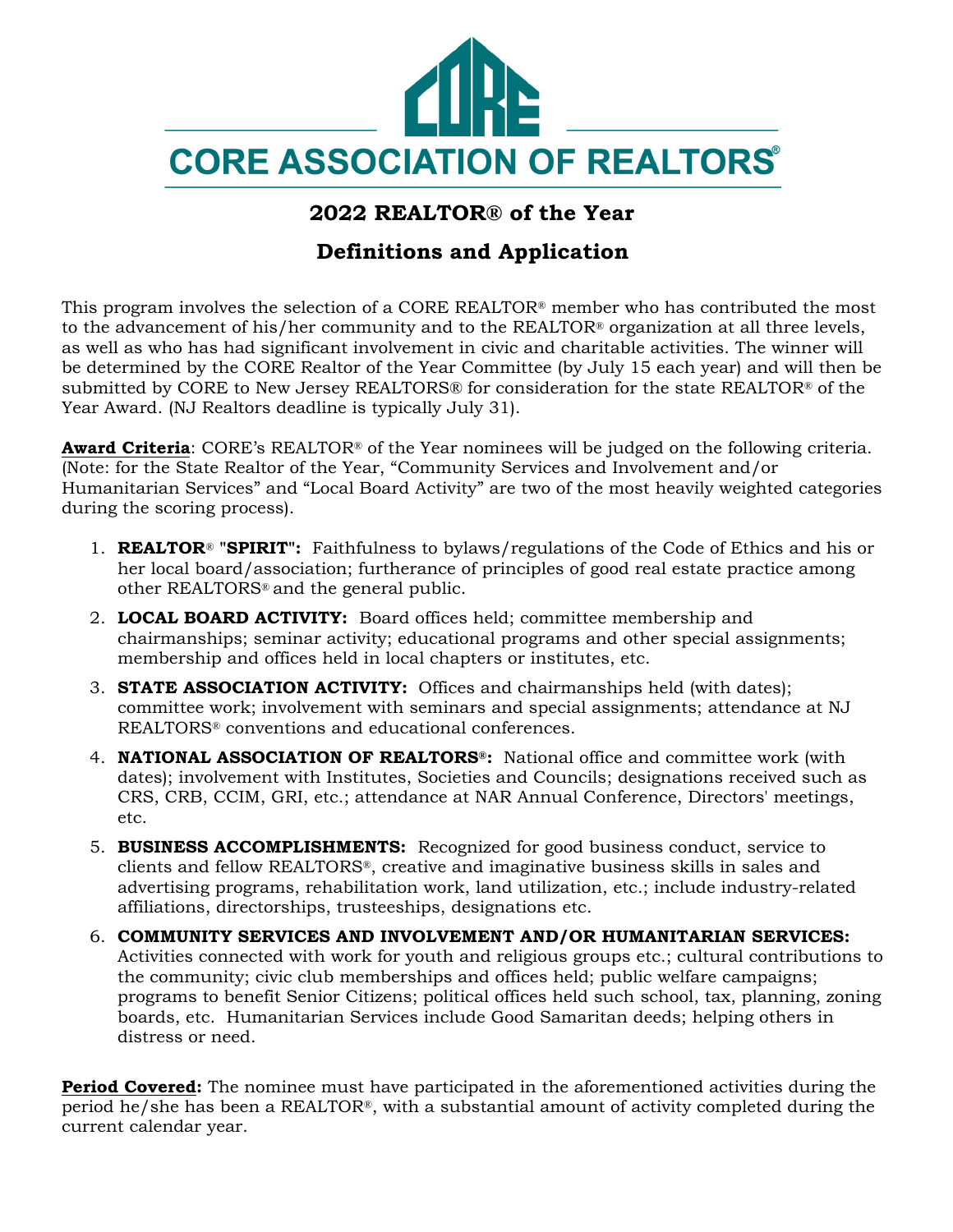

## PLEASE TYPE ALL INFORMATION

NAME OF NOMINEE (please spell out name EXACTLY as you'd like it to appear)

| <b>OFFICE</b>                      |
|------------------------------------|
|                                    |
| EMAIL <b>EXAMPLE</b>               |
| TELEPHONE NUMBER                   |
| # OF YEARS AS REALTOR <sup>®</sup> |

REALTOR<sup>®</sup> "SPIRIT"

LOCAL BOARD ACTIVITY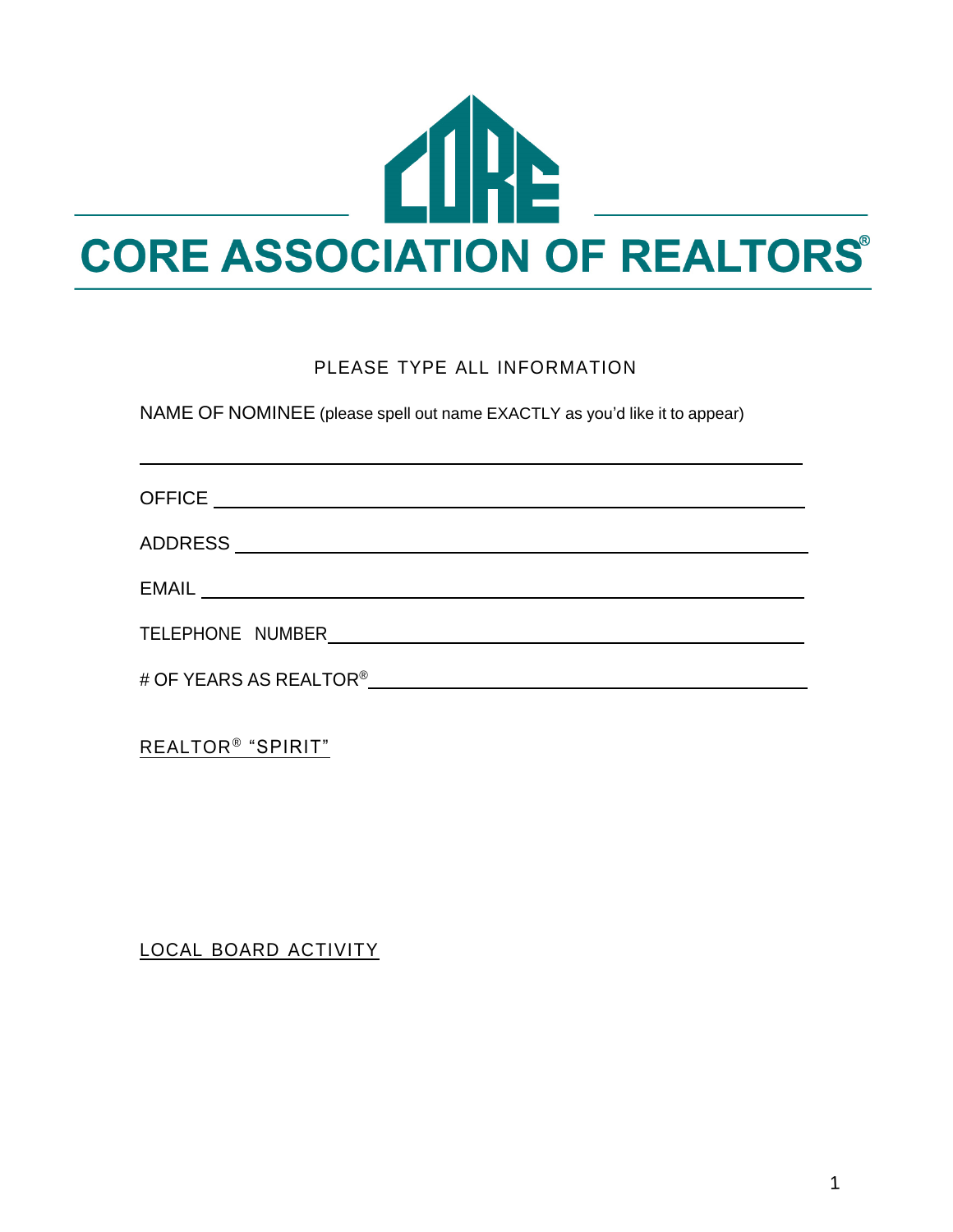# STATE ASSOCIATION ACTIVITY

# NATIONAL ASSOCIATION ACTIVITY

## BUSINESS ACCOMPLISHMENTS

#### COMMUNITY SERVICE INVOLVEMENT AND HUMANITARIAN SERVICES

## OTHER QUALIFICATIONS OR COMMENTS